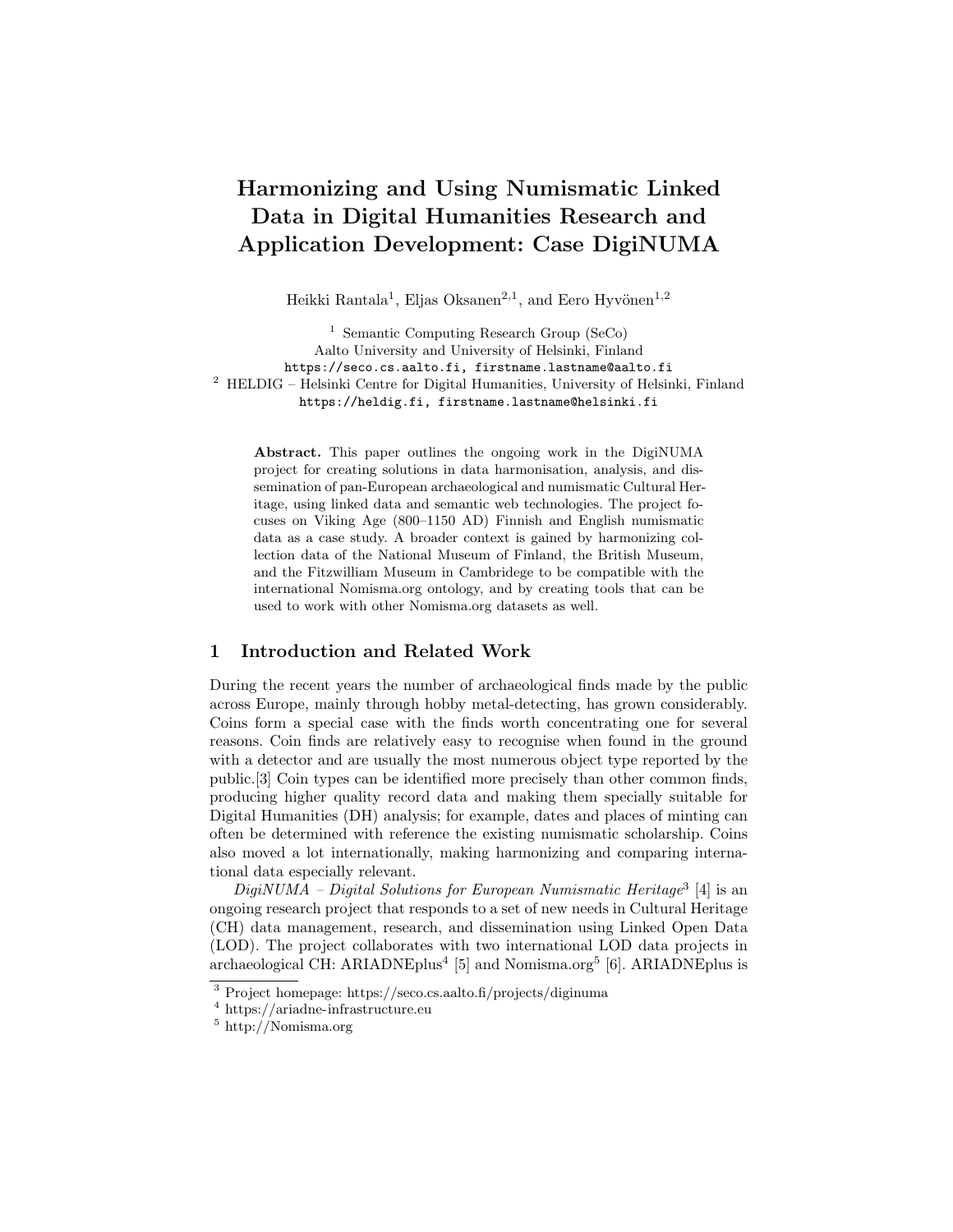a pan-European research infrastructure and aggregation project for all archaeological data, while Nomisma.org concentrates on numismatic data.

The project contributes to the state-of-the-art by developing new tools and approaches for DH data-analyses on numismatic collection data based on the Nomisma.org ontology framework. Another contribution of the DigiNUMA project is to create a generic semantic portal model, application, and LOD service for archaeological coin finds based on the "Sampo-model" [\[1\]](#page-3-4) and Sampo-UI framework  $[2]$ , a new part of the "Sampo" series of portals<sup>[6](#page-1-0)</sup>.

### 2 Data and Ontologies

Datasets As a case study the project concentrates on Finnish and English Viking Age (800–1150 AD) coins, selected owing to high degree of geographic circulation (therefore diversity in different national collections) of coins from this period in north-western and northern Europe and beyond into western Asia. In Viking Age Finland monetised economy did not exist, with coins being valued for their metal as silver bullion: consequently the medieval Finnish collections are international with some 4000 German coins, 2000 Islamic dirhams, and 1000 English coins. DigiNUMA will draw upon this existing numismatic data maintained by the Finnish National Museum Coin Cabinet and the Finnish Heritage Agency. In order to provide an international comparison, and to identify and avoid possible biases inherent in national numismatic datasets, DigiNUMA will also investigate English early medieval coin data from the British Museum, and data from the Corpus of Early Medieval Coins at the Fitzwilliam Museum in Cambridge.

Nomisma.org There is a strong existing foundation for numismatic linked data. Nomisma.org<sup>[7](#page-1-1)</sup> is a project started by the American Numismatic Society in 2010, to facilitate the presentation of numismatic concepts using Linked Open Data.[\[7\]](#page-3-6) Nomisma.org ontology has been developed for years, and more than 30 different institutions have provided datasets<sup>[8](#page-1-2)</sup> for the project. [\[6\]](#page-3-3) Nomisma.org ontology includes a wide collection of numismatic terms, and DigiNUMA project will aim to create data that is compatible with Nomisma.org.

While the current data in Nomisma.org datasets can sometimes have errors and inconsistencies, the fundamental fact that a series of international datasets, arriving from institutions with divergent collections managements histories and policies, have nevertheless been described using a similar ontological framework makes it possible to reuse applications created in DigiNUMA project for analysis and dissemination of this diverse body of numismatic data. This demonstrates the significant potential of LOD and data harmonisation approaches in bringing together and creating added value from international and traditionally heterogeneous CH material.

<span id="page-1-0"></span><sup>6</sup> Sampo portals:<https://seco.cs.aalto.fi/applications/sampo/>

<span id="page-1-1"></span><sup>7</sup> <http://Nomisma.org>

<span id="page-1-2"></span><sup>8</sup> See: http://Nomisma.org/datasets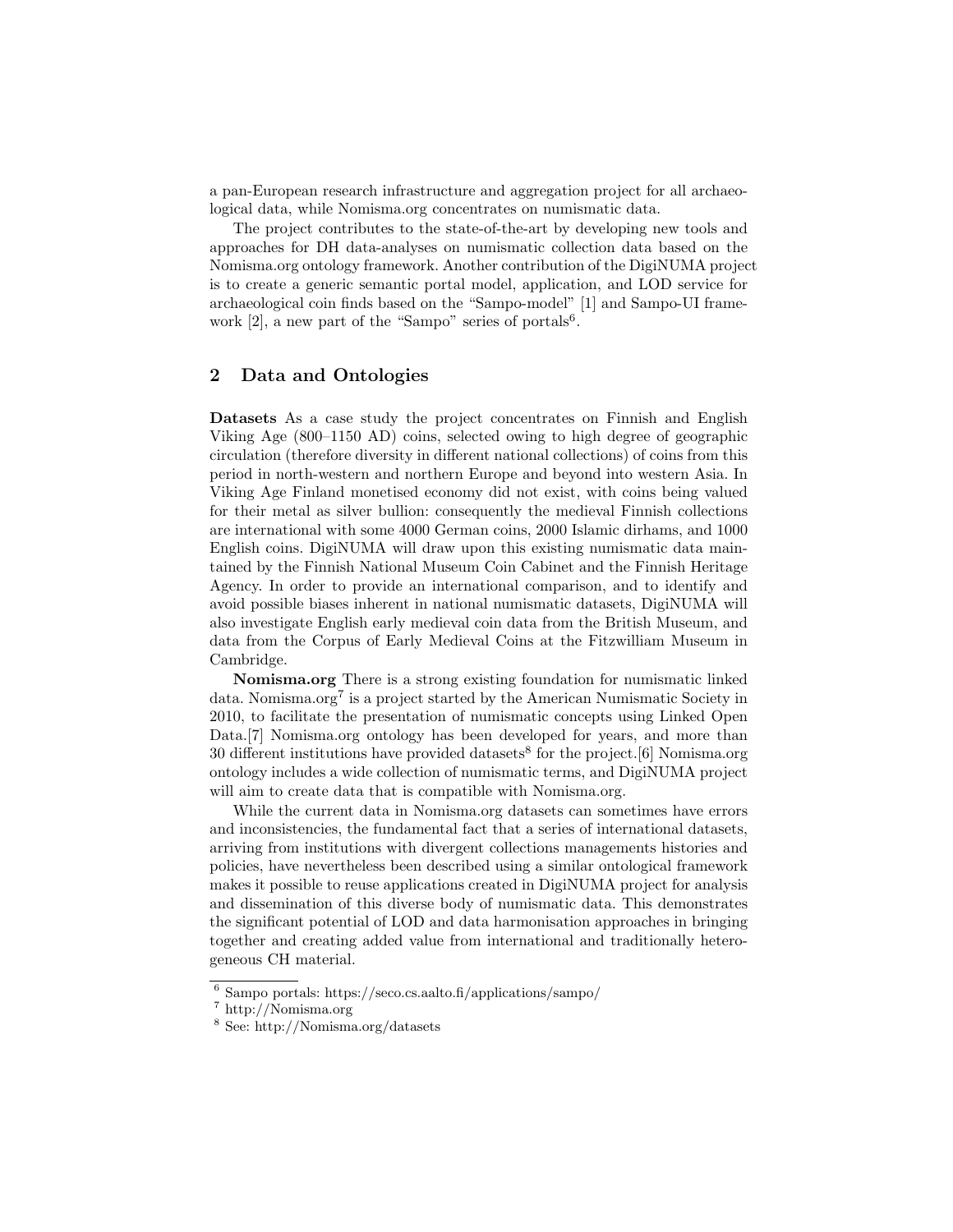# 3 Using the LOD Service and Applications

LOD Service The harmonized data together with ontologies is published as a LOD service on the Linked Data Finland platform<sup>[9](#page-2-0)</sup> that is used in three ways: 1) the data can be filtered and uploaded and reused in external DH tools and applications. 2) The SPARQL endpoint can be used for data analyses using tools such as the YASGUI editor<sup>[10](#page-2-1)</sup> and Jupyter Notebooks. 3) A new semantic portal "CoinSampo" is being developed on top of the SPARQL endpoint that can be used without programming skills. It demonstrates how the LOD service can be used effectively in application development. All data and software developed in DigiNUMA will be published openly using the CC BY 4.0 license, whenever this is allowed by the original data providers' copyright.

CoinSampo Web Application The CoinSampo web application is cur-rently in early development, and is based on the Sampo-UI framework<sup>[11](#page-2-2)</sup>. While the application is mainly developed for the Finnish data, using an international Nomisma.org ontology makes it possible to easily use the application to work with other data as well.

To test the early prototype of CoinSampo application, and it's applicability to international data we have used the Seleucid Coins Online[12](#page-2-3) dataset created by the American Numismatic Society. This dataset, like many others, can be downloaded from the Nomisma.org website. The dataset depicts coin types of the ancient Seleucid Empire. As an example of the application prototype, Fig. [1](#page-3-7) shows the relative numbers of coin denominations associated with the mint of Susa as a pie chart.<sup>[13](#page-2-4)</sup> It is easy to see that most of the coin types are of denomination "Tetradrachm". This can then be very quickly compared to numbers of other mints. The application will also include various maps that can be particularly useful for DH analysis. These kind of visualizations can be created quickly and without technical know-how using the application and it's faceted search functionality.

## 4 Discussion

Increasing the accessibility of CH data internationally, including its interoperability in scienctific analysis but also in lowering the threshold for anyone to access, learn, and create new knowledge is a critical issue in European heritage management. To this end, DigiNUMA seeks to develop a data service framework and a model for disseminating archaeological CH data within an international context. It will lay the groundwork for future collaboration and secure international and interdisciplinary networks between Finnish and European partners,

<span id="page-2-0"></span> $\frac{9 \text{ https://ldf.fi}}{9 \text{ https://ldf.fi}}$  $\frac{9 \text{ https://ldf.fi}}{9 \text{ https://ldf.fi}}$  $\frac{9 \text{ https://ldf.fi}}{9 \text{ https://ldf.fi}}$ 

<span id="page-2-1"></span><sup>10</sup> <http://yasgui.triply.cc/>

<span id="page-2-2"></span><sup>11</sup> <https://github.com/SemanticComputing/sampo-ui>

<span id="page-2-3"></span><sup>12</sup> <http://numismatics.org/sco/>

<span id="page-2-4"></span><sup>&</sup>lt;sup>13</sup> The application uses the ApexCharts library<https://apexcharts.com/> to create chart visualizations.